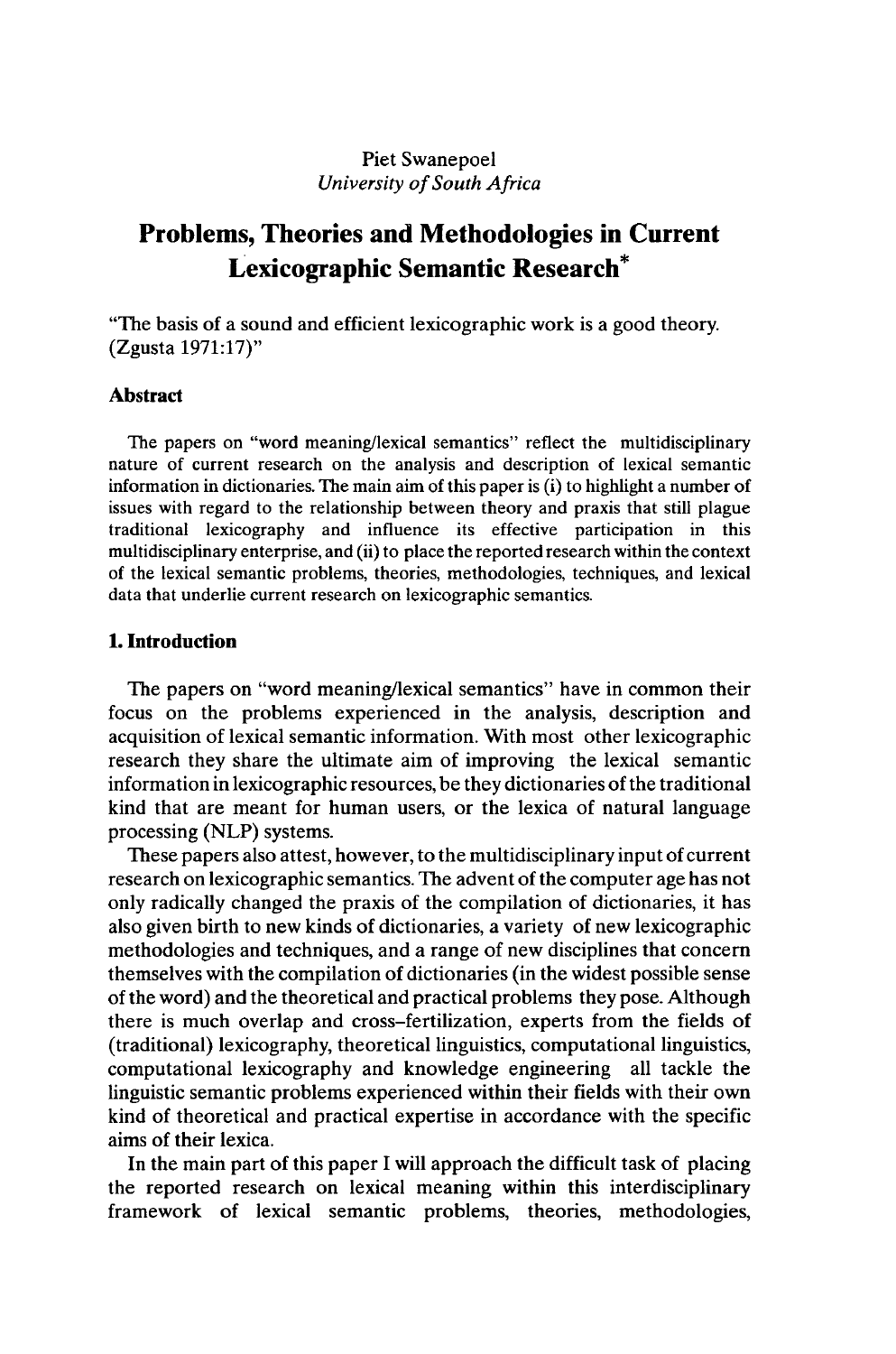techniques, and data that underlies current research on lexicographic lexical semantics.

Before doing so, however, I would like to address a number of issues concerning the relationship between theory and praxis that still plague those involved in the compilation of dictionaries for human use (or so-called "traditional lexicography"; cf. in this regard the forum discussion in *Dictionaries* 14 (1992/1993)). Although none of the papers in this theme cluster address any of these problems, these matters need specific attention as they are hampering the general progress of lexicographic research. The discussion of these problems will set the scene for a few brief remarks on the changing face of lexicographic research in the nineties.

#### **2. Setting the scene for the nineties**

There are a number of popular myths and stereotypes in metalexicographic research that are hampering progress in the field. The most important of these myths is the so-called "theorylessness" of practical lexicography. The most damaging stereotype is that of the metalexicographer as the cynical critic of dictionaries and their creators who indulges in matters theoretical with no consideration for the "harsh" practicalities of dictionary making.

The semanticist-lexicographer Anna Wierzbicka has become notorious for her remarks that practical lexicography has no theoretical basis, that "even the bestlexicographers, when pressed, can never explain whatthey are doing, or why" (Wierzbicka 1985:5) and that given the lack of help from semantic theory in particular, "it is the lexicographers' achievements, not their failures, which are truly remarkable" (Wierzbicka 1990:366).

Although theoretical linguistics is not the only source of the theory of lexicography, the impression of the lexicographer working in a theoretical vacuum is strengthened by the observation of authorities such as Atkins (cf. Atkins 1992/1993:5) that "Many people in contemporary lexicography deal with theoretical linguists by keeping their heads down below the barricades and getting on with writing dictionary entries." Even Ted Briscoe, a well-known computational linguist, says in an interview in the first issue of the *Cambridge Language Reference News* ((1) 1994) that lexicography (in contrast to linguistics) "is more atheoretical - <sup>a</sup> practical activity pursued to sell dictionaries".

Remarks like these should, however, be regarded with suspicion. No praxis is theory-free and lexicography, the art and craft of the compilation of dictionaries, has never lacked a theoretical basis. Atkins (1991:186;1992/ 1993:5-7)) aptly remarks that even Samuel Johnson had a *Plan of a Dictionary* in 1747 when he embarked on his Dictionary, and that the Preface to his great Dictionary in 1755 testifies to the fact that most of the lexical semantic problems facing lexicographers today were known to him.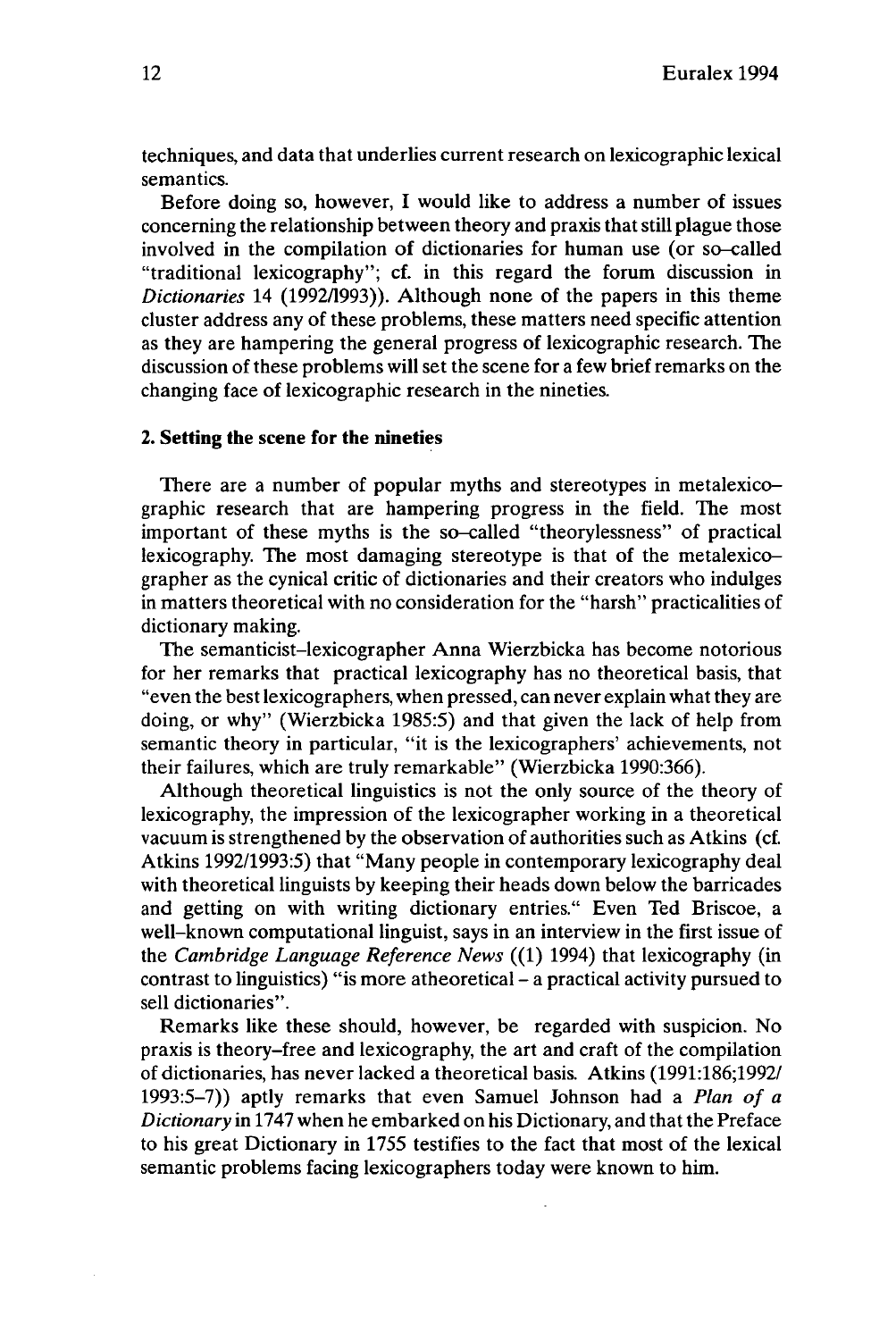The fact that theoretical linguists in their choice of data and the formulation of their theories pass over the empirical descriptive problems lexicographers face does not necessarily imply that lexicography has no theoretical base. Lexicographers are of necessity always metalexicographers: their practical descriptive activities have always been and will be informed and guided by principles or assumptions of a linguistic nature. These assumptions may not always be articulated, or if articulated, not strictly adhered to (which gives rise to accusations of the "gulf" between theory and practice), and they may be eclectically constituted, i.e. they may not form a systematic or strictly coherent body of hypotheses on lexical semantic matters, but that does not diminish their status as guiding principles for lexicographic praxis.

Lexicographers' linguistic theoretic intuitions have always been shaped by the experience gained by the analysis and description of "raw" linguistic data, "gut feelings", traditional lexicographical practices (even some for which no explicit motivation or theoretical backing exists), and what has been around by way of utilisable semantic theories for specific lexicographic tasks. All of this is, of course, subject to the dictates of the relevant kind of dictionary and the assumed or realinformation needs of various categories of dictionary users.

It is accepted today that theoretical linguistics, and for the purpose of this paper, theoretical semantics, offers the lexicographer different ways of looking at language and word meaning, that it not only serves as a means of "consciousnessraising" butindeed as a source forthe formulation of guiding principles that can assist in the formulation of editorial policies and to guide the lexicographer in the analysis and synthesis oflinguistic data for a specific dictionary (cfAtkins 1992/1993:29; Cruse 1992/1993:88).

Theoretical lexicography/metalexicography consists, however, of more than merely the selected input of theoretical linguistics (cf. Wiegand 1983). As I have already remarked, the compilation of dictionaries has become a multidisciplinary activity, and metalexicography, as Hausmann et al. (1986: 272) define it, is the sum of the scientific activities that endeavour to collect, describe, and evaluate *all* (emphasis mine - PS) theoretical questions and problems of method and procedure arising in the compilation of dictionaries, and consequently aim to improve lexicographic practice.

According to Frawley (1992/93:1) there still is, however, a manifest tension among so-called "practicing and practical" lexicographers ("who make dictionaries for a living") and the theoretical lexicographers or metalexicographers, i. e. "those concerned with what dictionaries should or could be").

As an empirical observation, this is an overgeneralization as it simply does not provide for the many cases of cooperation and mutual support amongst researchers in various fields of expertise that are currently doing research on and practically constructing dictionaries of various kinds. This remark merely reinforces the stereotype of the metalexicographer as the cynical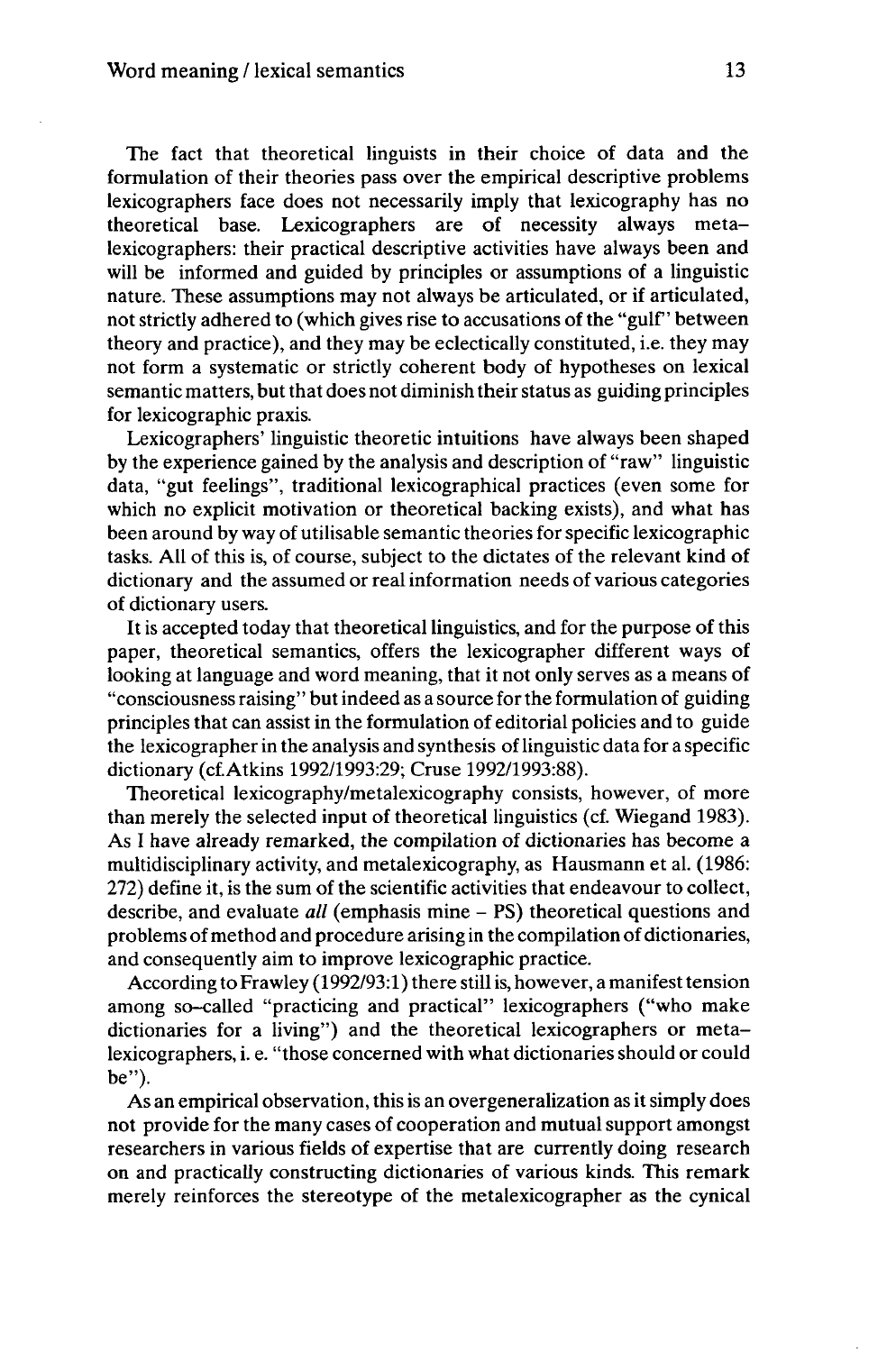critic of dictionaries and their creators and who in his/her self- indulgence in matters theoretical has no sense at all of the practicalities of dictionary making. Such stereotyping does an injustice to both the contribution of the metalexicographer and the so-called "practicing" (or "working" metalexicographer and the so-called lexicographer) to the field of dictionary making.

Their experience of practical lexicography often makes lexicographers the best people in the field to tackle the problems of improving dictionaries, but that is only possible if they are indeed prepared to keep abreast of theoretical developments in the fields that are relevant to lexicography.

Given the time constraints the lexicographer works under, however, the metalexicographer is by definition the one to fill in for the practical lexicographer in this regard. It is, after all, the task of the metalexicographer to not merely act as a kind of broker on matters theoretical, but also to formulate sound theoretical solutions to the practical problems that the lexicographer experiences. Discussions of theoretical or metatheoretical issues form part and parcel of such research, and are not merely manifestations of the "self-indulgence" of a batch of theorists (cf. Atkins 1992/1993:24). Most researchers in the field are by now acutely aware of the "harsh" world of practical dictionary-making (Atkins 1992/1993:25), of the tight constraints placed on the lexicographer by production procedures and schedules, limitations of dictionary space, lack of time and personpower, and the dictates of the market place (cf. Atkins 1992/1993:5).

Researchers in the field have demonstrated the need, and indeed the immense opportunities and results of cooperation between specialists within all the fields that are ofimmediate importance to practicallexicography. The kind of research problems in lexicography has itself drawn various other experts to the field, giving birth to the Janus-faced type of researcher in whose body the linguist, lexicographer and/or computer expert lives in symbiosis (cf. Zgusta 1992/1993:133). Researchers like Beryl Atkins, Nicoletta Calzolari, Charles Fillmore, Dirk Geeraerts, and James Pustejovsky are typical examples.

A number of the researchers have been instrumental in the development of tools for lexicographers to automatically and semi-automatically select lexicographical evidence from large corpora (cf. Boguraev & Brisco (Eds.) 1989), or in the development of systems in which the required information has been or will be prepackaged for them, as in the proposed semantically coded lexicon of the Cambridge Language System (cf. Proctor 1994).

This cooperation is, however, not limited to the devising of solutions to lexicographic problems, it also entails highlighting the problems themselves. An example of this is the exposure by computational lexicographers (in their efforts to re-use and revamp existing dictionaries in machine-readable form for NLP-applications) of the lack of systematicity and incompleteness in a number of popular dictionaries, and of the many ways in which the lexicographer falls back on the user's ability to fill in on inadequate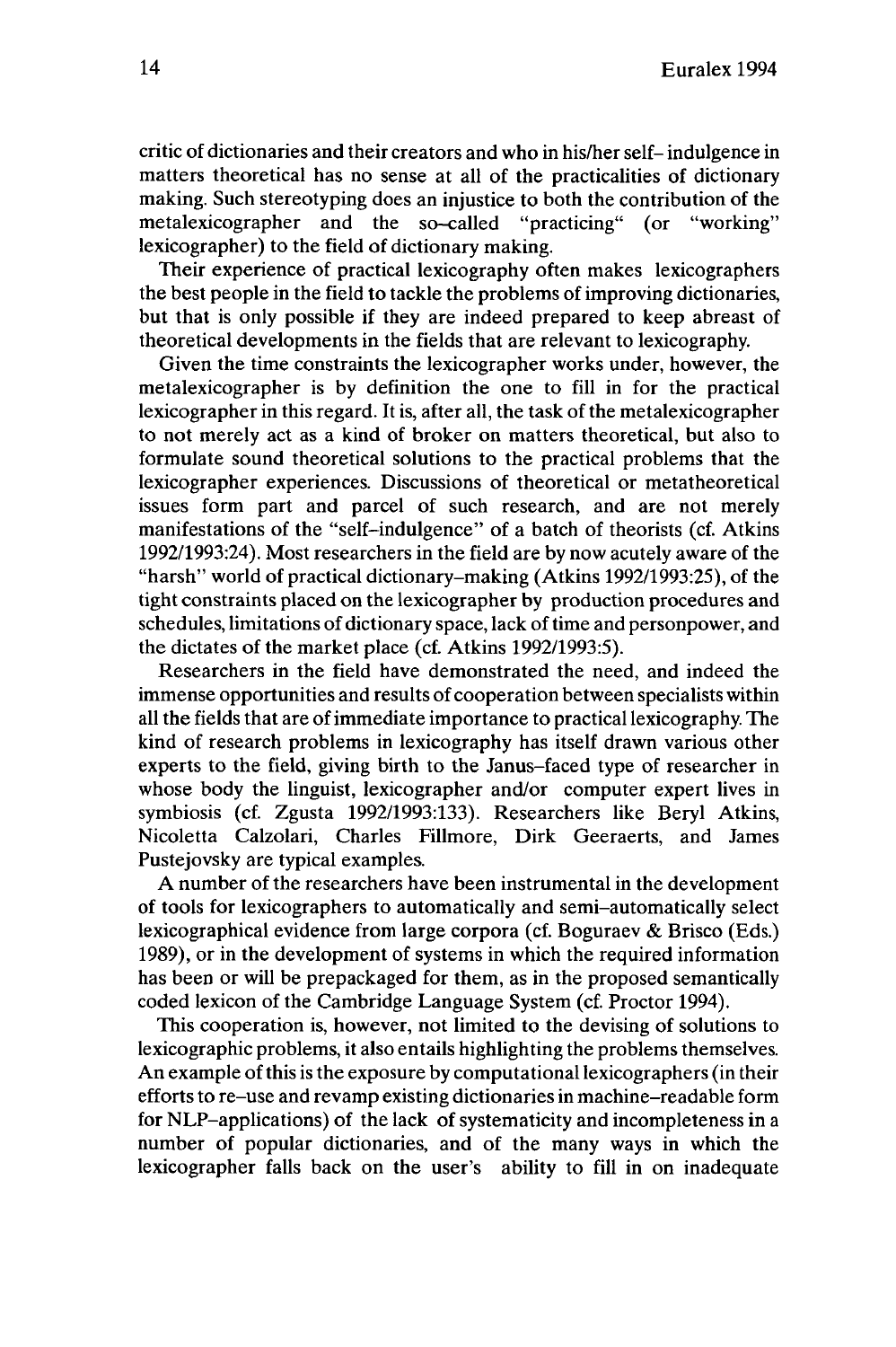dictionary entries (especially in sense descriptions) (cf. especially Boguraev & Briscoe (Eds.) 1989).

## **3. Popular semantic theories, lexical semantic problems, and methodologies**

After this general introduction, I would like to take a closer look at some of the lexical semantic problems that are tackled in the papers in this theme cluster, some of the more popular lexical semantic theories that researchers fall back on and the way this links up with the research reported on in some recent published literature.

The past few years have seen the development and entrenchment of a research methodology within the field of lexicography that comprises any two or more of the following phases:

- (i) identification of a lexicographical (semantic) problem;
- (ii) analysis of the problem within the framework of one or more linguistic frameworks (hypotheses, methods, data); and/or
- (iii) a lexicographic perspective on the problem, i.e. an analysis of current and past approaches (assumptions, methods, procedures, techniques) to the problem within lexicography itself;
- (iv) presentation of a solution to the research problem from (ii) and/or (iii) and
- (v) presentation of a motivation for the proposed solution either in terms of the theoretic assumptions, methods and data presented in (ii) and/or (iii) or in terms of any other relevant considerations such as the dictionary type, constraints on space, user's information needs or research findings within other relevant fields (e.g. information science or cognitive psychology).

The article "Anatomy of a verb entry" by Atkins, Kegl and Levin (1988) is, to my mind, a prime example ofthis methodology in as much as the authors clearly illustrate the lack of systematicity in the treatment of certain systematic relationships in the semantics and syntax of the English verb system (illustrated specifically by *bake);* they back up this claim with a detailed analysis of current dictionary practice the inadequacies of which (e.g., omissions, lack of systematicity, and problematic encodings) become apparent against the backdrop of the linguistic facts as is illustrated and evidenced by corpus data. Their own suggestions for the improvement of the lexicographic description of verbs involves (i) the description of all verbs according to a "dictionary neutral" template of the semantic-syntactic relationships of verbs on which lexicographers can make principled decisions about the content and presentation for specific dictionaries, and (ii) suggestions for the encoding of these systematic relationships in dictionary entries, with due consideration of the restrictions of selection and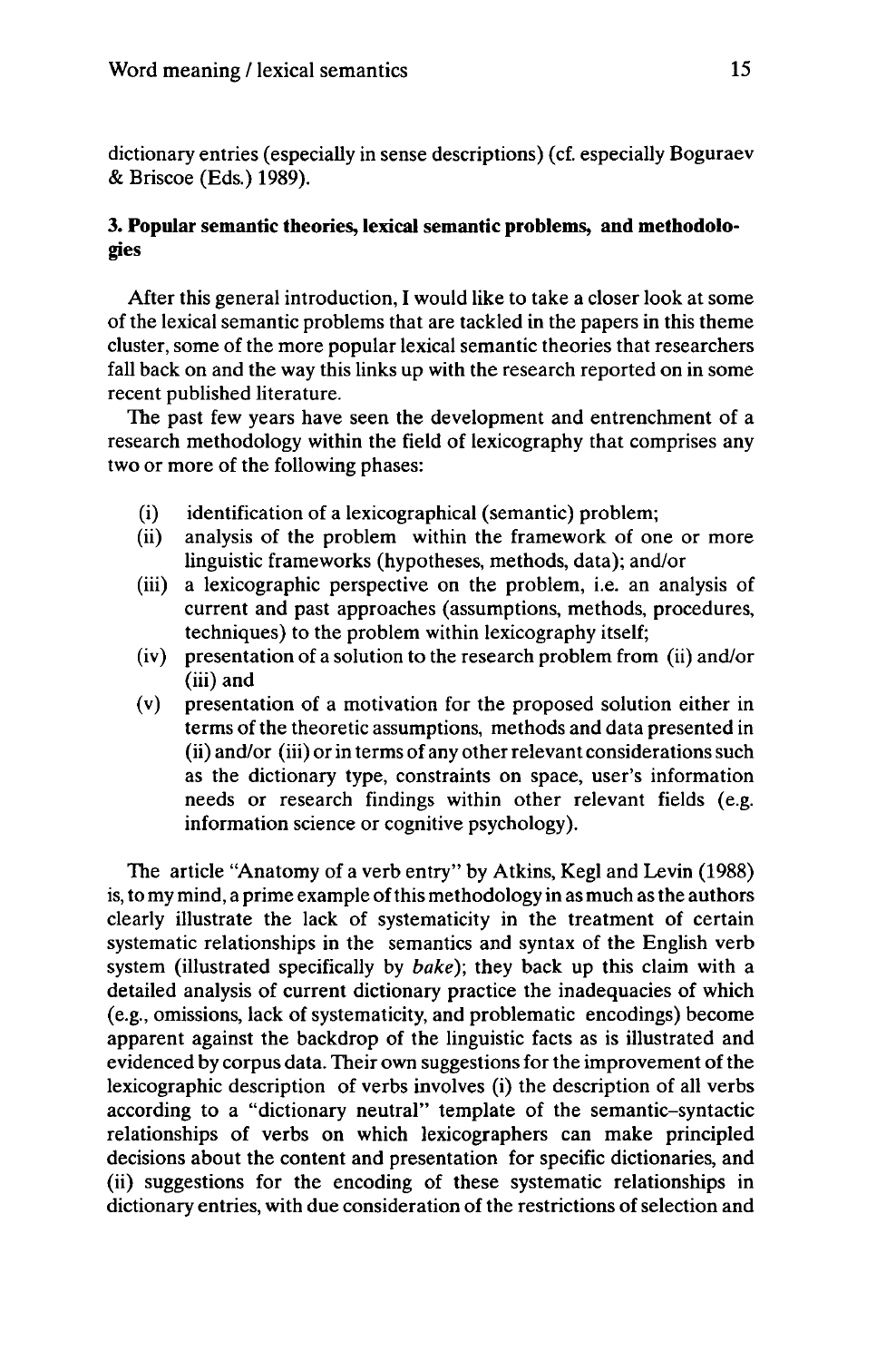encoding set by dictionaries in their overall design policies.

## **3.1 Theories**

Although the lexicon has come to occupy a central role in theoretical linguistics (cf., for example, Tomaszczyk & Lewandowska-Tomaszczyk 1990 and Harras, Hass & Strauss 1991), we have as yet

(i) no generally accepted grand theory of lexical (semantic) competence that makes it possible to account for the complexities, generalizations, idiosyncrasies of all linguistic, especially semantic, properties of lexical items,

and

(ii) no globally coherent theory of the ideal semantic representations for all classes of word category types for the various kinds of lexica (cf. Pustejovsky 1991:414).

We do have, however, a number of lexical (semantic) theories around, of which most concentrate on some, but not all lexicographically relevant aspects of lexical semantics. As will be discussed later, a large amount of the lexicographic research is aimed at devising the ideal kinds of lexical entries for different dictionary types.

In the papers in this theme cluster the authors rely on the assumptions and analytical tools of a number of theoretical frameworks, such as the framebased semantics of Fillmore and Atkins (1992), the generative lexicon of Pustejovsky (1991), the conceptual semantics of Jackendoff (1991), the prototype semantics of Lakoff (1987), Dik's Functional grammar (cf. Dik 1989), the set of Lexical Functions developed in the work of Mel'chuk (cf. Mel'chuk & Zholkovsky 1988), and a number of relational models for the representation of semantic knowledge to enable NLP systems to carry out some limited language processing application .

Some of these theories are tailored to the analysis of some types of words, some specific aspect of the meaning of lexical items or some aspect of the overall semantic structure of the vocabulary of a language, but they are simply inadequate for the analysis of all word types and the semantic structure of the vocabulary as a whole. In a number of cases, therefore, researchers make use of a variety of theoretical and analytical tools to account for the semantics of lexical items (cf. also Lehrer 1992). Lexicographers often use the analytical tools at their disposal eclectically, without necessarily committing themselves to the basic tenets of the theoretical frameworks in which these tools are embedded. In most cases,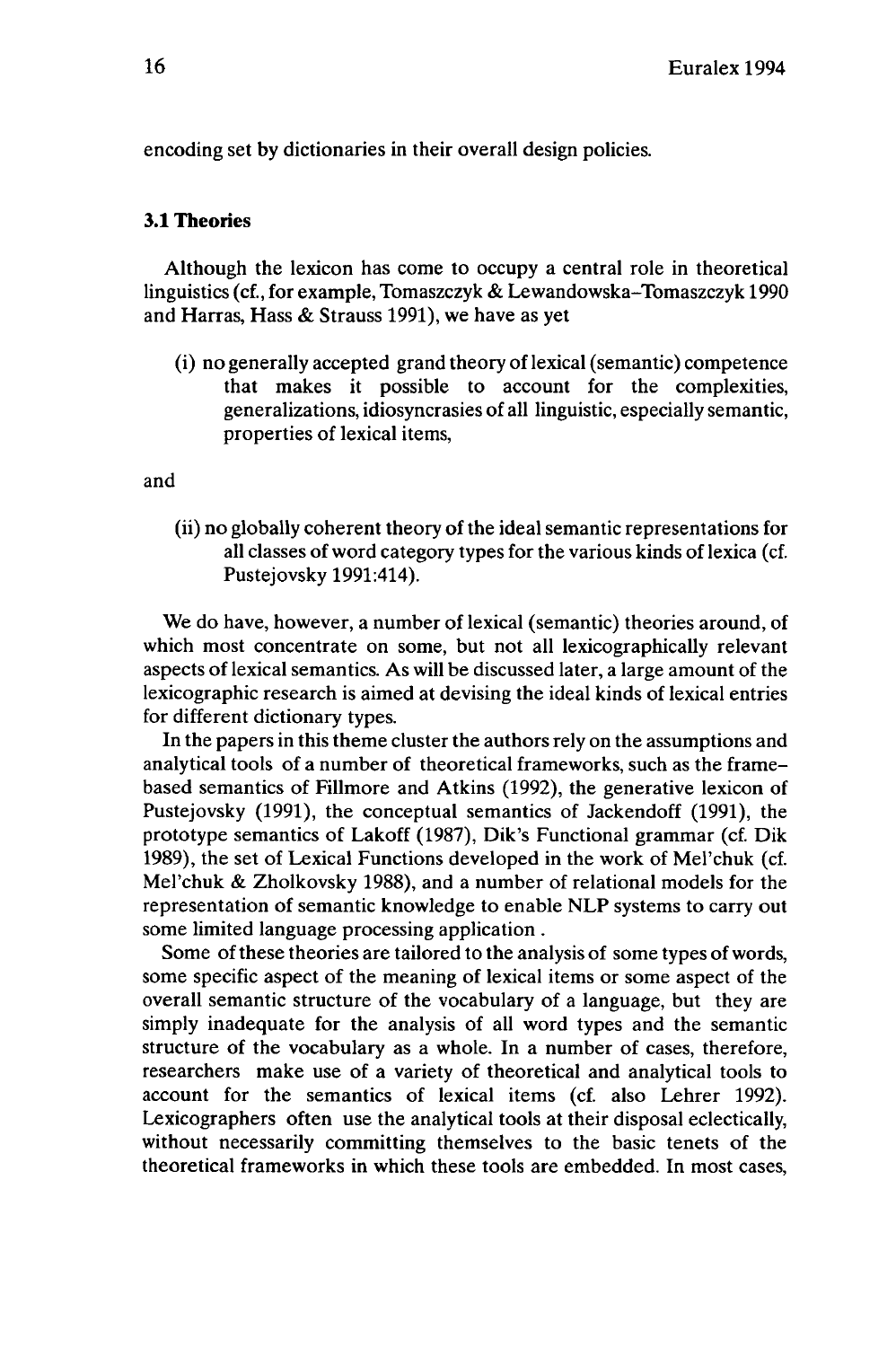empirical adequacy, i.e. the ability of the theory to cover the empirically relevant semantic data/facts, is of primary concern.

In a number of cases lexicographers, linguists and computational experts have had to develop, supplement or bring some refinement to the existing analytical tools/semantic metalanguage. Examples of this are the development of an inventory of frame specific role categories that go far beyond the familiar types of Agent and Patient, (cf. for example Fillmore and Atkins 1992), the development of complex semantic features sets, like the qualia structure proposed by Pustejovsky (1991), the fine-grained analysis of lexical semantic relations (cf. Beckwith et al. 1991:212 and *International Journal of Lexicography,* 3(4) 1990) and inheritance principals (cf. Chaffin 1992; Cruse 1992; Evens 1988; Mel'cuk & Zholkovsky 1988; Proctor 1994; Pustejovsky & Anick 1993), and the enrichment of semantic field theories with the frames, schemata, or idealized cognitive models that structure such fields (cf. Croft 1993; Lakoff 1987,and especially the contributions in Lehrer and Kittay (Eds.) 1992).

Theoretical pluralism in the approach to specific semantic problems has much to recommend it if such an approach aids one in getting a clearer and fuller understanding, analysis and description of a specific semantic phenomenon. Higashimori ("Cognition, synonymy and definitions"; this volume) illustrates this in his analysis of the synonymy of particles (e.g. *huh, eh)* within the framework of the Relevance Theory of Sperber and Wilson (1986), the synonymy of prepositions within the prototype theory of Lakoff (1987) and that of verbs within Langacker's variant of Cognitive grammar (cf. Langacker 1990).

#### **3.2 Lexical semantic problems**

At the macrostructural level semantic theory has to assist the (computational) lexicographer or computational linguist in making decisions on which lexical items to handle as cases of monosemy, polysemy or homonymy. But semantic theory has the mostto contribute to dictionary making at the level of the microstructural analysis and description of lexical meaning where it has to offer solutions to a number of vexing questions. Some of these seem to be eternal debating points (cf. Zgusta & Farina 1988 for an overview), which underscores the fact that despite the number of lexical semantic theories around there are still no straight and simple answers to a number of complex questions, and that the lexicographer often has to rely on his/her own judgement in the absence of simple guidelines.

A number of papers in this theme cluster addresses aspects of the problem of polysemy. Some of the general questions concerning polysemy for which lexicographers are looking for answers, are the following:

What should count as a dictionary sense? On what basis should the senses of a lexical item be differentiated?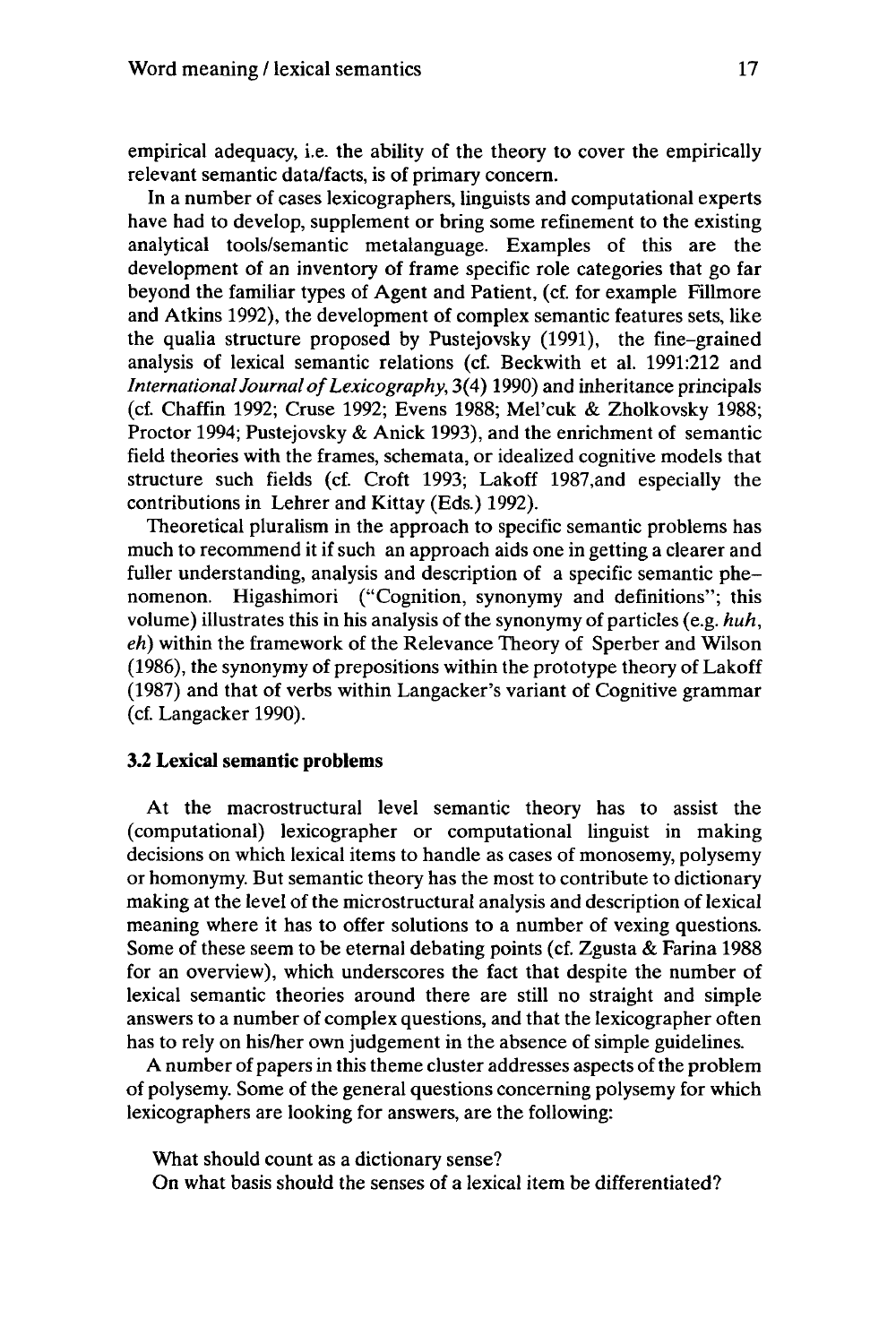How many and which senses should be distinguished for a specific lexical item?

In which cases should a sense be assigned to another existing sense and in which cases should it be considered a sense on its own? (Or: When do you lump together into one general sense and when do you split offinto more specific meanings?)

What are the possible relationships between the senses of polysemous lexical items, and should these relationships be described in dictionaries? How should predictable meaning shifts ("regular polysemy") be handled in dictionaries?

How do you map the multidimensionality of polysemy relationships onto the two-dimensional structure of the traditional dictionary entry. Or: What is the most appropriate sense structure for the dictionary type: a "flat" structuring in which all senses have equal status or a hierarchical structuring with the embedding of related senses. If the choice falls on a hierarchical structuring, the question is: How can we decide what depth of "nesting" is appropriate? (cf. Atkins 1992/1993:18,20-21 and Geeraerts 1990 in which some of these issues are discussed).

De Regt ("The description of multiple meaning in some Biblical Hebrew lexicographical projects"; this volume) contributes in his paper to the lumping x splitting problem. The author shows that in a number of Biblical Hebrew dictionaries no distinction is made between so-called "linguistic" and "contextual" senses ofwords and that contextual usages are recorded as separate senses. He proposes that contextual senses that belong to the same semantic domain be lumped together and that the syntagmatic characteristics of a word in each of its attested senses be supplied more fully.

In her paper "Ideological polysemy in Afrikaans dictionaries" (this volume) Carstens explores the nature of "ideological polysemy". Ideological senses manifest themselves as peripheral sense variations that are associated with specific ideological frames. Descriptions of ideological sense distinctions can be analyzed in terms of their peripheral descriptive values, valuations and group foci.

A number of researchers tackle the problem of so-called "regular" or predictable polysemy. According to Atkins (Atkins 1991:178; cf. also Ostler & Atkins 1992) there is as yet

- (i) no comprehensive description of the phenomenon of regular polysemy (e.g. the tr. and intr. use of some verbs, and classes of metonymic extensions of the type container-contained), or
- (ii) any set of criteria for its inclusion and description in dictionaries which could be systematically applied during dictionary compilation.

Rozina ("On verbs with completely affected goal"; this volume) contributes to the first of these issues with an analysis of the pattern of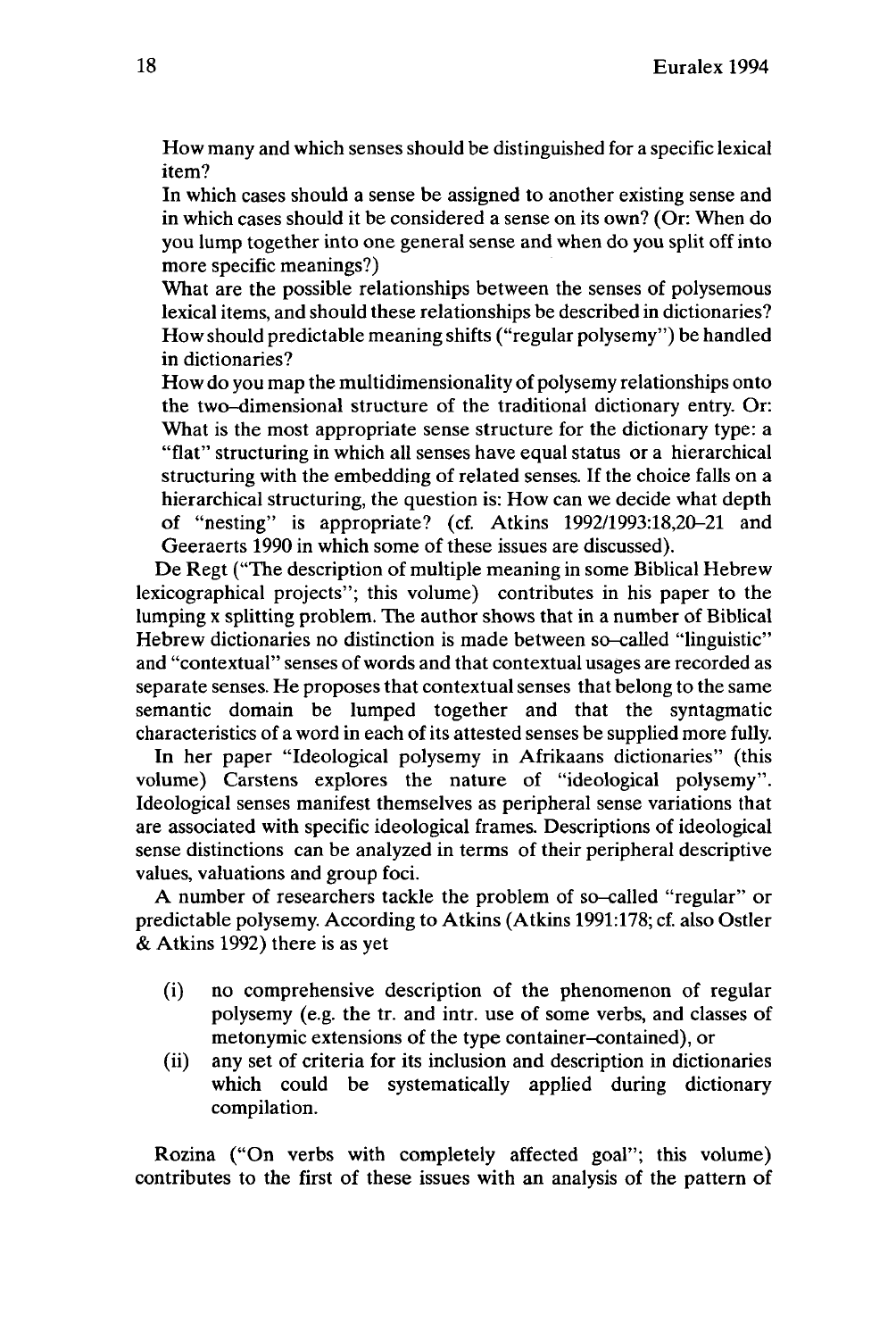regular polysemy "action-state-process" of the Russian equivalents of the verb "to cover/to fill". As in most research on this topic, her primary aim is to pinpoint the meaning components of this class of verbs that license the polysemy of the mentioned type (cf. also Ostler & Atkins 1992).

Bouillon and Viegas ("A semi-polymorphic approach to the interpretation of adjectival constructions: a cross-linguistic perspective"; this volume) tackle the problem of the polysemy of adjectival constructions within the framework of Pustejovsky's model of the Generative Lexicon (cf. Pustejovsky 1991). Within this model part of the polysemy of the adjective is spread to the accompanying nouns of the adjective so that the polysemous senses of  $Adj. + N$  constructions are a function of the way the semantics of the adjectives interact with the qualia structure of the nouns. The authors' analysis underscores Pustejovsky's theory (cf. Pustejovsky 1991:422-424) that systematic ambiguity, of which regular polysemy or logical polysemy is an instantiation, can be accounted for in terms of principles of semantic composition, such as that of co-specification, co-compositionality and type coercion, rather than in terms of the semantics of individual lexical items themselves. (Cf. in thisregard also Taylor 1992(a) and 1992(b) for an analysis of these phenomena within the framework of cognitive grammar.)

Both these contributions tie in with the search for general principles according to which the senses of polysemous items can be predicted (cf., however, Lehrer 1989). In the design of adequate lexicons for NLP systems such principles are of course of primary importance as they facilitate the economic representation of lexical semantic knowledge with the aid of inheritance relations that link the semantics of individual lexical items with multidimensional semantic networks (cf. Proctor 1994, Pustejovsky & Anick 1993).

In the case of traditional dictionaries neither the systematic nor the comprehensive encoding of regular polysemy seems to be a prerequisite. Ilson (1990:130) notes that the principle of consistency would require that each predictable polysemous sense of the lexical items of a class be given in the dictionary entry for each member of the set. But doing so wherever possible "would swell real dictionaries to an unmanageable size, with material much of which would be of doubtful practical use". Ilson notes further that it is not "necessary to deal even partially with *all* types of semantic regularity just because you have decided to deal with some" (1990:131). More specifically, he suggests (i) that predictable senses only be given if they occur frequently (frequency based on the lexicographer's instinct, backed up by corpus evidence on frequency of usage), especially in EFL-dictionaries where more attention is given to the variety of uses of the most common words, or if the dictionary user is likely to want to produce them; (ii) that they be omitted from learner's dictionaries if they are of a universal kind; butthat they be treated with language specific regularities in dictionaries for the mother tongue speaker (if they are not treated elsewhere).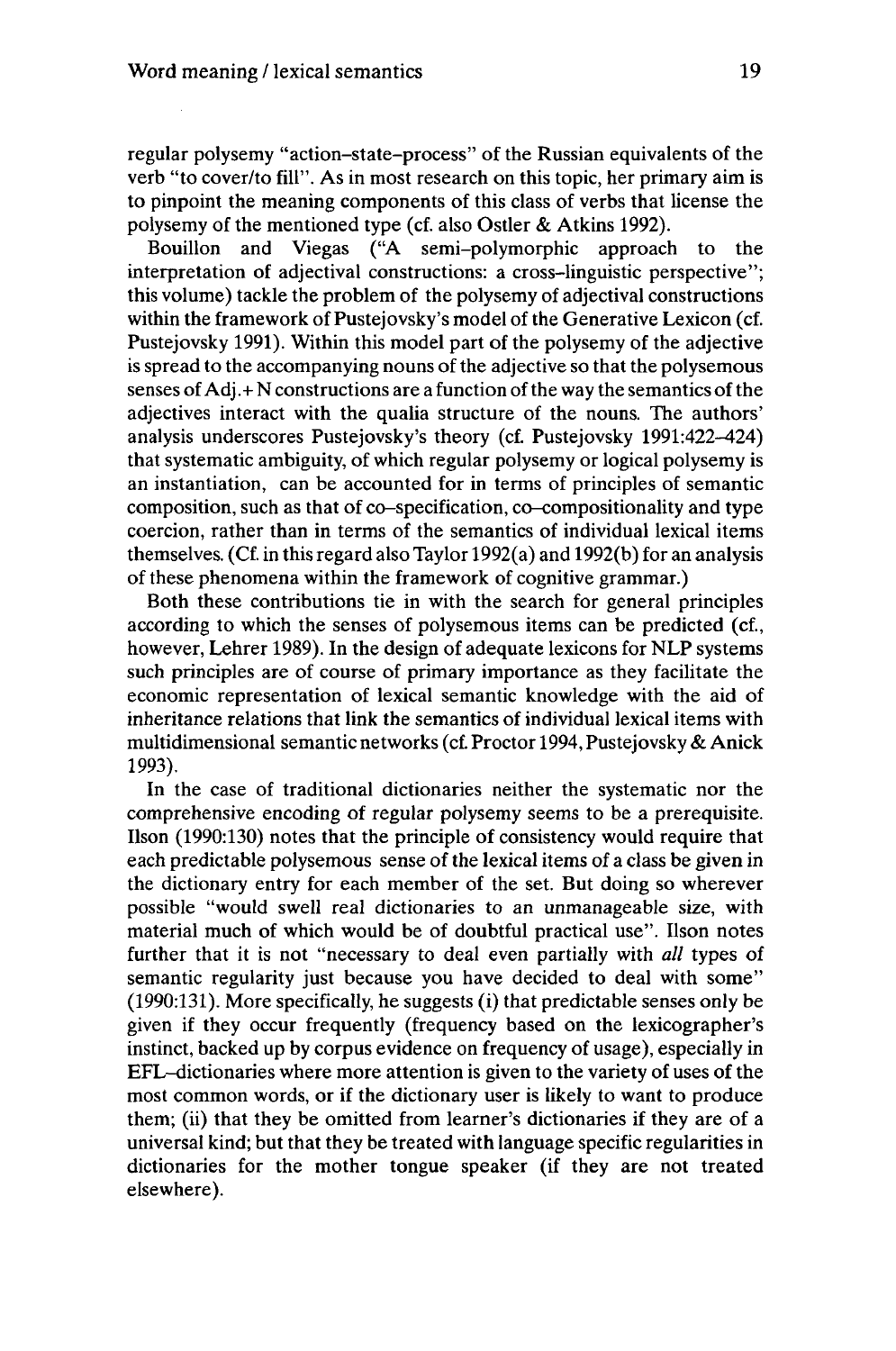Once one has decided what any dictionary is going to be used for, the second problem is always that of acquiring the necessary data for the compilation of such a dictionary (cf. Evens 1988:9). Computational lexicographers/linguists (cf., for example, Boguraev & Briscoe (Eds.) 1989) have devised a number of computational tools for the acquisition of lexicographic data for this purpose from existing dictionaries in machine readable form.

Peters, Federici, Montemagni and Colzolari ("From machine readable dictionaries to lexicons for NLP; the COBUILD dictionary: a different approach"; this volume) address the acquisition problem. They discuss the development of a syntactic-semantic-parser to generate representations of the semantic attributes of lexical items from their definitions in the COBUILD dictionary. These representations contain, amongst others, information on the genus terms of lexical items and on the semantic features of their preferred collocates. Eck, Skuce and Meyer ("Definitions in the document-production process: exploring the potential of knowledge engineering technology"; this volume), on the other hand, come up with a number of tools that can be used to capture the conceptual characteristics of specialized lexical items (terms) from the documents that are normally produced by technical writers.

The use of machine readable dictionaries for the construction of large scale lexical knowledge bases for NLP systems has uncovered two major problem areas, viz.

- (i) the lack of comprehensiveness of description, i.e. the empirical inadequacy of dictionary entries with respect to both the selection of types of semantic data and the comprehensive description of each type;
- $(ii)$  the lack of systematicity in lexical semantic description, i.e. the lack of equal treatment of individual members of a specific syntactic and/or semantic class with regard to the kind of semantic information provided, depth of coverage and consistency in encoding techniques.

With regard to the latter, systematicity would demand that the entries for members of the same class are treated uniformly with respect to syntactic coding, type of definition wording, and patterning of examples (cf. Atkins, Kegl and Levin 1988:110).

Ensuring a systematic (consistent) and exhaustive presentation of the linguistic facts of dictionaries is a task that is tackled on various fronts. The most important of these at present, as is also reflected in the reported research in this theme cluster, are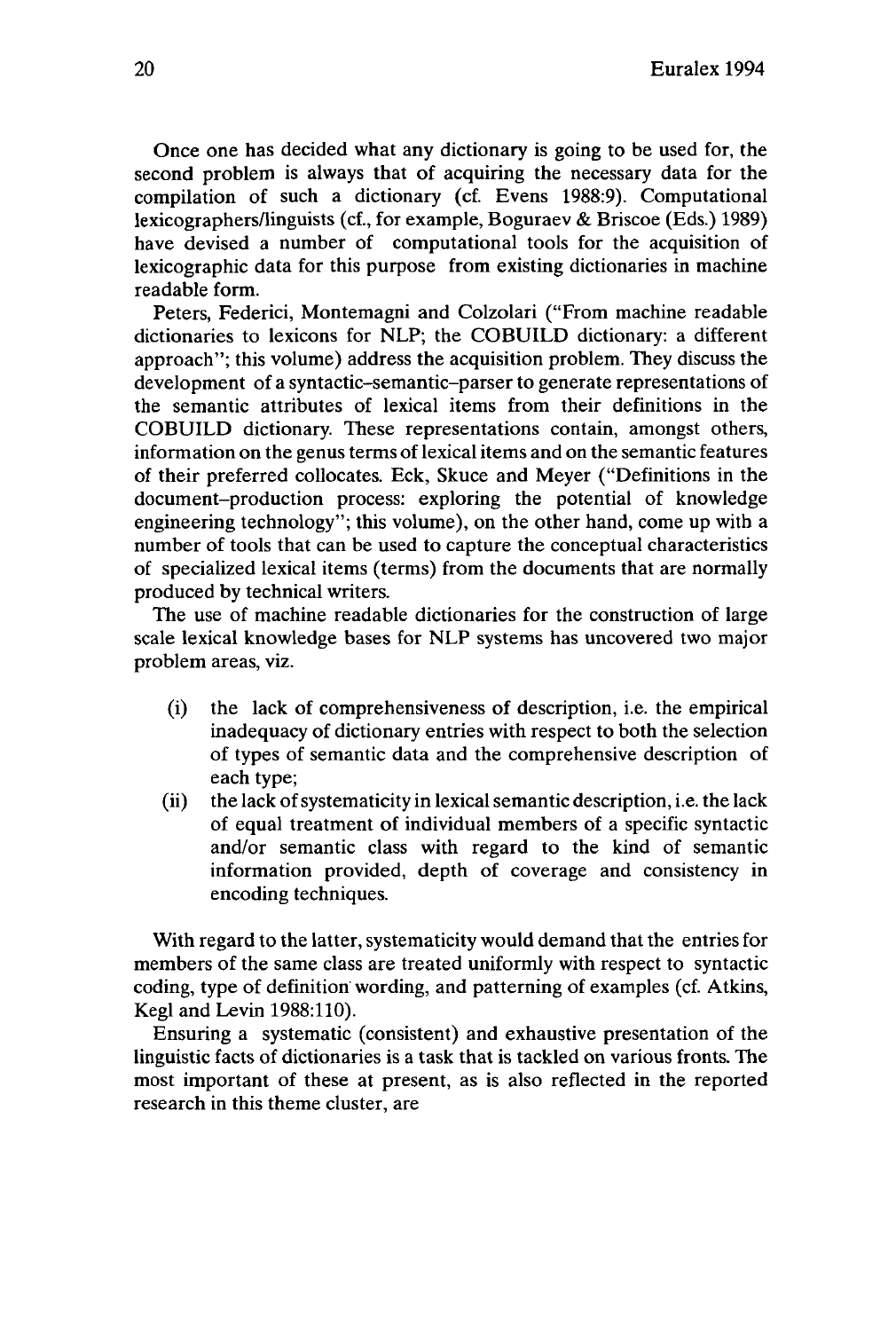$(i)$  the identification of the various lexical semantic features of various word categories that motivate their lexical syntactic properties

and

(ii) devising ideal templates for the semantic description of semantic-syntactic vocabulary types or lexicographic types (cf. Apresjan 1992/1993) (e.g. words denoting emotions, natural kinds, verbs of perception, verbs of sound, change of state verbs, creation verbs etc.)

The research being done in these two areas often overlap, as most of the proposed templates contain a slot for a description of the mapping of a lexical item's semantic characteristics onto its syntactic environment (cf., e.g., Atkins, Kegl & Levin 1988:104; Jackendoff 1991; Levin 1991; Levin & Rappaport 1991; Nirenburg & Levin 1992; Pustejovsky 1991).

Research has shown that there is a systematic relationship between the semantics and syntax of word categories like those mentioned above in that the semantic characteristics make it possible to predict their syntactic properties, i.e. the syntactic realization of its arguments and its selectional restrictions, but also some of their extended uses (cf. the discussion of regular polysemy above). Atkins and Levin (1991) show, for example, that the knowledge that *bake* in one of its uses is a change of state verb allows for the prediction that it will participate in the causative/inchoative alternation; being a verb of creation leads to the predictability of its participation in the benefactive alternation.

The article by Fillmore  $\&$  Atkins (1992) on the semantics and syntax of the *risk-group* is illustrative of this kind of research. The syntactically relevant semantic characteristics/roles are derived from the analysis of the frame, i.e. a structured body of knowledge, to which all the words in a set are linked. This analysis provides a set of structured semantic categories in terms of which the meanings of individual words can be explicated and in terms of which it can be shown how different words related to a frame highlight or activate different parts of it. In their proposed dictionary the mapping between the semantics and the syntax of a lexical item of the set is captured in a "valence description", i.e a description that specifies, in both semantic and syntactic terms, what a lexical item requires of its constituents and its context, and what it contributes to the structures that contain it.

As Fillmore & Atkins' analysis of the risk–frame illustrates, identifying the members of vocabulary sets, determining the content and structure of the identified frames and identifying the syntactically relevant semantic characteristicsrequires a large amount ofingenuity and hermeneuticalskills of the analyst. Alonge ("Motion verbs: data on meaning components in dictionaries and identification of syntactic properties"; this volume) shows, however, that the relevant semantic characteristics are, as in the case of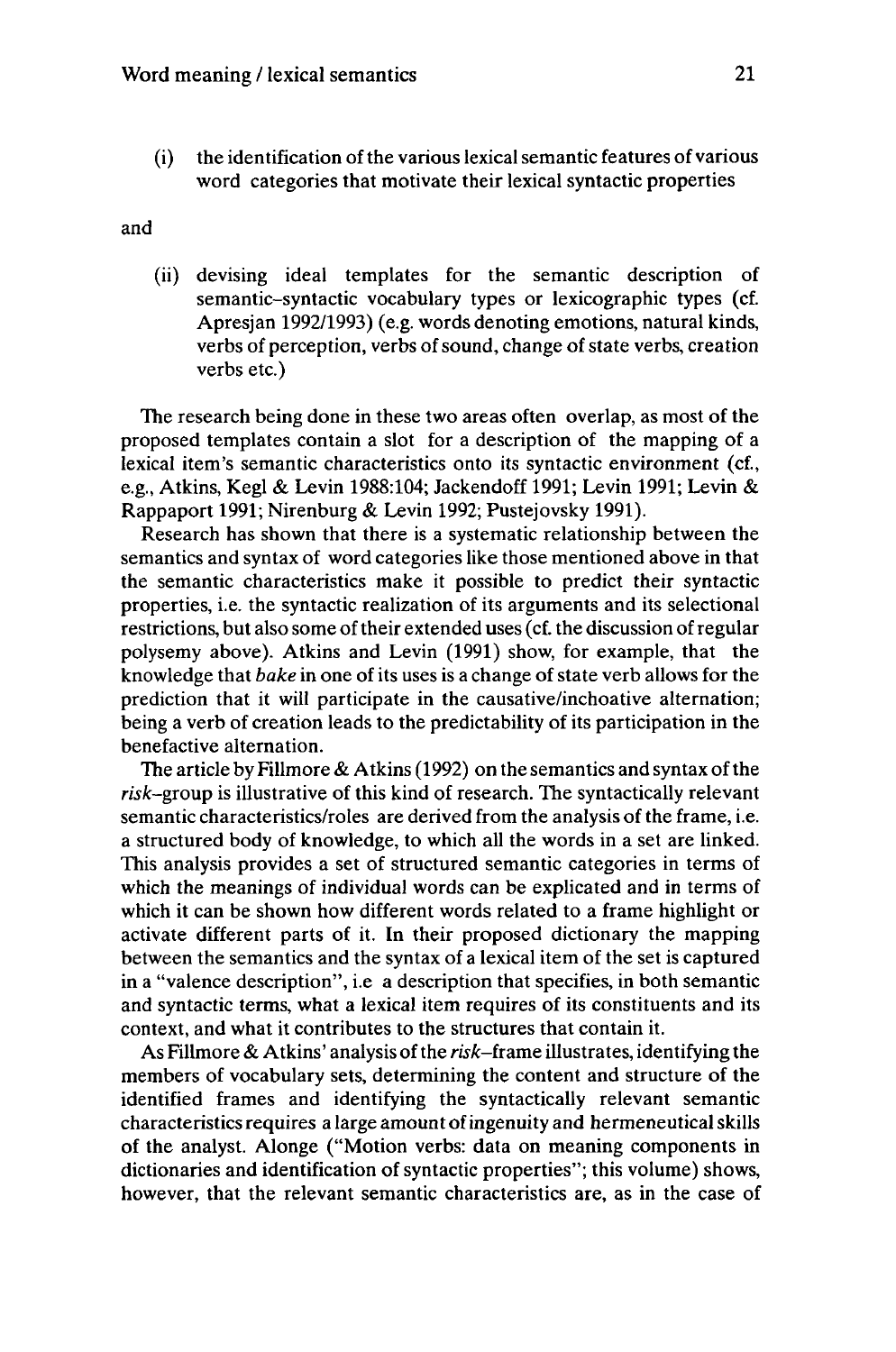motion verbs in Italian, the genus terms (MOTION) and the categories of differentiating meaning characteristics (e.g. MANNER, DIRECTION, PATH, MEDIUM of MOTION) that are supplied in dictionary definitions of this class. Dini *("Più* and dictionary syntax: a case study"; this volume) gives special attention to the way dictionary definitions miss the generalizations on certain categories of words and simply ignore the constraints placed on the use of these words. This fact stresses the point that lexicographers should be alert to the kinds of generalizations on linguistic data that theoretical linguistics has to offer them in their efforts to give a comprehensive description of lexical items.

To enhance the comprehensive and systematic description of the semantics of lexical items a number of researchers has focused on the semantic characteristics of specific lexicographic types/words and on devising templates for the adequate description of each member of such sets. The main aim, is of course to identify the semantic characteristics that define the class, in terms of which the sense $(s)$  of individual members of the set can be adequately described, and in terms of which the members can be differentiated from each other. Such sets of characteristics are also used, however, for setting up semantic hierarchies which function as multiple inheritance networks in NLP-systems.

Atkins and Levin (1991:244-249), for example, suggest the following template of semantic characteristics for the description of a verb of sound from which information for a dictionary entry can be selected:

- (i) genus: "to sound"/ "to produce a sound" (indication of meaning shared by hyponyms)
- (ii) dif(ferentiae) (to differentiate co-hyponyms):
	- (a) the type of sound produced (loud, soft, low, high, etc)
	- (b) the mannerin which the sound is produced (by blowing, impact, vibration, etc)
	- (c) person or device producing the sound
	- (d) instrument used or not  $(+/-$  instrument)
	- (e) selectional restrictions on subjects along the dimensions of animate, human and concrete)
	- (f) subcategorization (complements to the verbs)

In this kind ofresearch, attention is also given to the values associated with each semantic characteristic and the way these characteristics are structured relative to each other (as for example, in a script or frame) (cf. Apresjan 1992/1993; Swanepoel 1992(b); Fillmore & Atkins 1992).

These templates are meant to serve as a basis for the comprehensive and systematic descriptions of the semantics of individual members of lexical sets. The systematicity of such descriptions is of course enhanced if explicit indications are also given of how these differentiating characteristics (and their values) should/could map onto dictionary definitions).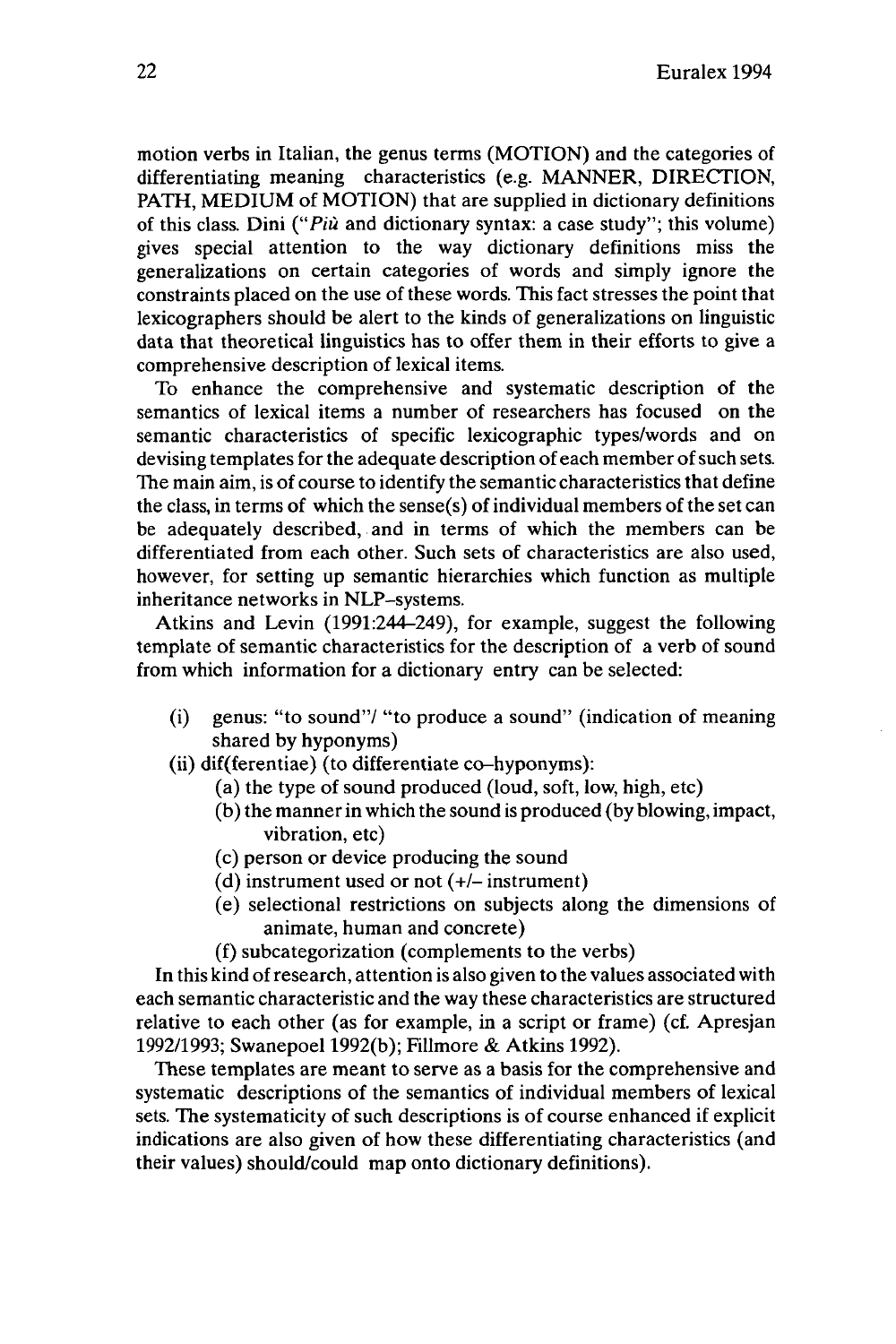A number of the papers in this theme cluster (cf. this volume) focus on the crucial (language-specific) semantic characteristics of particular vocabulary classes: Viberg ("Differentiation and polysemy in the Swedish verbal lexicon") analyses the verbs of physical contact, Braasch ("There's no accounting for taste - except in dictionaries...") the class of audition verbs, Monachini and Roventini ("Italian audition verbs: a corpus- and frame-based analysis") some verbs of perception, and Kirchmeier-Andersen, Pederson and Schosler ("Combining semantics and syntax in monolingual dictionaries") the set of motion verbs.

A number of researchers propose a multi-leveled representation format or template for the description of the semantics of classes of lexical items (cf. also Pustejovsky 1991). Delor, Antonín and Masalles ("Towards a "VROS" representation"; this volume), for example, present a proposal for a description of the semantics of verbs (for a multilingual lexical knowledge base) on the following levels: argument structure, event structure, selectional restrictions and compositional semantics. Some, though not all of this information, is also captured in Oppentocht's proposal ("Towards a lexical semantic model for the creation of NLP and human-friendly definitions"; this volume) for the description of verbs in a definition format that is suitable for use in both NLP-systems and for the construction of dictionaries for human users. Van der Vliet ("Conceptual semantics for nouns"; this volume) proposes a multileveled semantic representation for nouns and focusesin his paper on aspects of the contents and structure of the conceptual level. A representational format for terminological knowledge that meets the requirements of NLP-systems is put forward in the paper by Schütz and Ripplinger ("Controlling NLP through terminological information"; this volume).

Geeraerts's paper ("Varieties of lexical variation"; this volume) complements the research on lexical fields in as much as he highlights the various kinds of lexical variation that can occur in a semantic field and the factors that influence lexical choices.

Heyvaert ("The edges of definition"; this volume) approaches the question of the adequate description of lexical items from another perspective, viz. the influence that the choice of a specific theory has on what would count as an adequate definition/lexicographic description. In particular, he explores what kind of information descriptions would have to contain if one bases one's description on the "meaning is use"-theory.

Comprehensiveness and systematicity of descriptions are, of course, scalar concepts of which the specific value is determined, amongst others, by the aim or purpose of the semantic description. Kilgarriff ("The myth of completeness and some problems with consistency"; this volume) argues that in the case of dictionaries for human users, the importance of lexical items, measured in terms of their frequency in corpora, is another determining factor - more important words require more extensive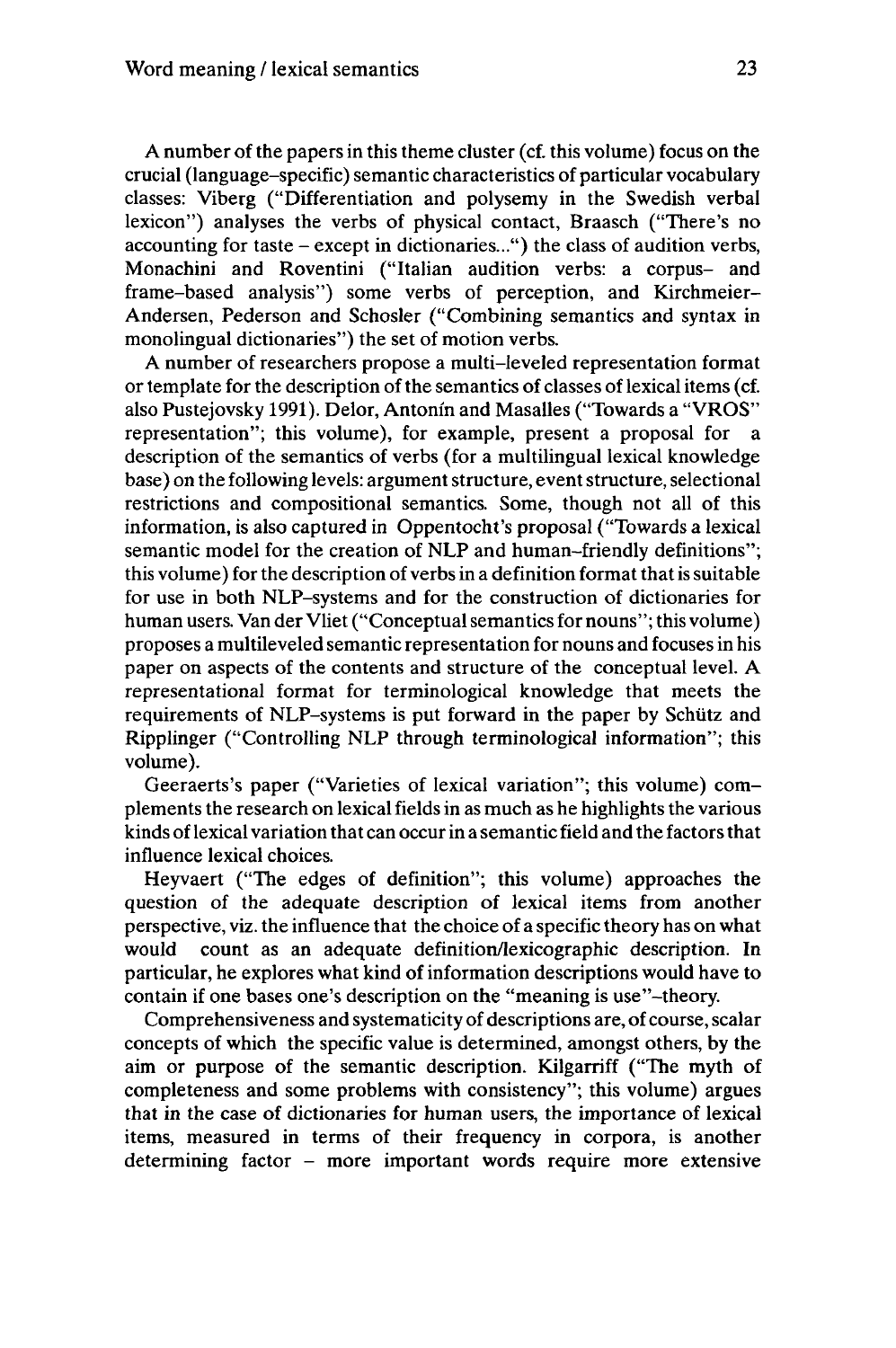treatment (cf. also the discussion about the treatment of regular polysemy above).

#### **4. Conclusion**

As should be obvious from the foregoing, the papers on lexical semantics each make a very specific contribution to current metalexicographic research aimed at the development of adequate dictionaries, be they for NLP-systems or for human use. The need for a multidisciplinary effort to achieve these aims speaks for itself.

The computer systems and tools that are becoming available both to the researcher, the practical lexicographer and the human user are opening up a myriad of new possibilities for the presentation and utilization of masses of lexicographic information. The proposed "frame-based" dictionary of Fillmore & Atkins (1992) with its multiple windowing capabilities seems an important step forward, especially in the design of learner's dictionaries, as it will supply the user with the normal kind of semantic information and the frames, i.e. the cognitive structures, against which individual concepts are defined.

Developments such as these underline the need for research on new formats and models for the representation and retrieval of the vast amounts of knowledge associated with lexical items.

These developments also stress the need for adequate theories of human lexical knowledge. Prototype semantics is seen by a number of researchers as a viable theoretical framework for the exploration of such innovations as it incorporates fine-grained subtheories on a number of lexical semantic phenomena like cognitive models (cf. Lakoff 1987), polysemy (cf. Geeraerts 1990), syntagmatic modulation (cf. Taylor 1992(a) and 1992(b)), synchronic semantic chaining and the mechanisms of lexical semantic change (cf. Lakoff 1987; Langacker 1987 and 1990; Moerdijk 1989; Norvig and Lakoff 1987; Goossens 1990), semantic perspectivization (cf. Langacker 1987; Croft 1993), semantic motivation (cf. Swanepoel 1992(a)), and onomasiological salience in a conceptual domain/lexical field (cf. Geeraerts 1993 and this volume).

The specific problems of NLP-systems do, however, require theoretical developments of their own. One of the main points made by the research on the mapping of lexical semantics onto syntax is that the relationship between meaning and syntactic form is not arbitrary, nor always predictably systematic, but motivated. Making these motivating factors explicit is going to be a major task. Preliminary research on the disambiguation problem for NLP systems (cf., e.g., McRoy 1992) shows that lexical meaning is, for example, motivated by a number of other linguistic and non-linguistic knowledge structures. The exact nature of these mappings and their motivated character still has to be determined and the results translated into dictionary content and structure.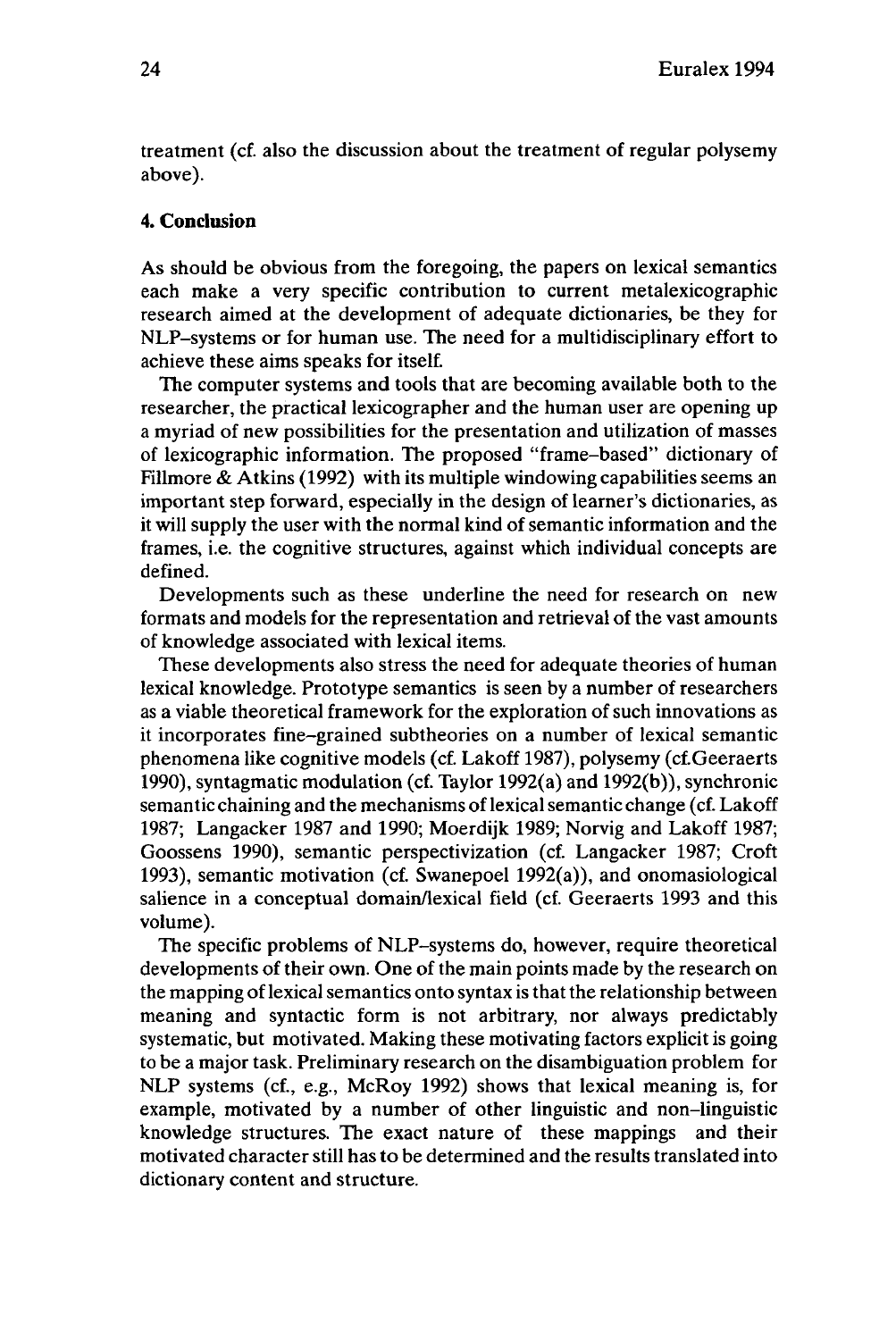#### **Note**

' <sup>I</sup> would like to thank the following colleagues fot theircomments on the first draft of this paper : Willy Martin, Rosandre Hendriksen, August Cluver, Hilton Hubbard and Rufus Gouws. The usual disclaimer applies.

#### **References**

- Apresjan, Jurij, D. 1992/1993. "Systemic Lexicography as a Basis of Dictionary-making". Dictionaries 14:79-87.
- Atkins, B.T.S. 1991. "Building a Lexicon: The Contribution of Lexicography". InternationalJoumal of Lexicography 4.3:167-204.
- Atkins, B.T.S. 1992/1993. Theoretical Lexicography and Its Relation to Dictionary-making". Dictionaries 14:4•43.
- Atkins, B., J. Kegl & B. Levin. 1988. "Anatomy of a verb entry". International Journal of Lexicography 1:84-126.
- Atkins, B. & B. Levin. 1991. "Admitting Impediments". In: Zernik (Ed.) 1991:233-262.
- Beckwith, R. et al. 1991." WordNet: A Lexical Database Organized on Psycholinguistic Principles". In: Zernik (Ed.) 1991: 211-232.
- Boguraev, B. & T. Briscoe. (Eds.) 1989. Computational Lexicography for Natural Language Processing. London: Longman.
- Chaffin, R. 1992. "The Concept of a Semantic Relation". In: Lehrer& Kittay (Eds.) 1992:253-288.
- Croft, W. 1993. "The role of domains in the interpretation of metaphors and metonymies". Cognitive Linguistics 4-4:335-370.
- Cruse, D. A. 1992. "Antonymy Revisited: Some Thoughts on the Relationship Between Words and Concepts". In: Lehrer & Kittay (Eds.) 1992:289-306.
- Cruse, D.A. 1992/1993."On Polylexy". Dictionaries 14:88-89.
- Dik, S.C. 1989. The theory of Functional Grammar Part 1: The structure of the clause. Dordrecht: Foris.
- Evens, M.A.(Ed.) 1988. Relational models of the lexicon. Cambridge: Cambridge University Press.
- Fillmore, C.J. & B.T.S. Atkins. 1992. "Toward a Frame-Based Lexicon: The Semantics of RISK and its Neighbours". In: Lehrer & Kittay (Eds.) 1992:75 -102.
- Frawley, William. 1992/1993."lntroduction". Dictionaries 14: 1-3.
- Geeraerts, D. 1989."lntroduction: Prospects and Problems of Prototype Theory". Linguistics 27:587-612.
- Geeraerts, D. 1990. "The Lexicographic Treatment of Prototypical Polysemy". In: Tsohatzidis (Ed.) 1990:195-210.
- Geeraerts D. 1993."Generalized onomasiological salience". Belgian Journal of Linguistics 8:43-56.
- Goossens, L. 1990. "Metaphtonymy: The Interaction of Metaphor and Metonymy in Expressions for Linguistic Action". Cognitive Linguistics 1-3:323-340.
- Harras, G., U. Hass & G. Strauss. 1991. Wortbedeutung und ihre Darstellung im Wörterbuch. Berlin: de Gruyter.
- Hausmann, F.J. et al. 1986."The International Encyclopedia of Lexicography. An Outline of the Project". Lexicographica 2:271-283.
- Hyldgaard-Jensen, K. & A. Zettersten (Eds.) 1983. Symposium zur Lexicographie. Hildesheim: George Olms.
- Ilson, R. 1990."Semantic Regularities in Dictionaries". In: Tomaszczyk & Lewandowska-Tomaszczyk (Eds.) 1990:123-132.
- Jackendoff, R. 1991. Semantic Structures. Cambridge: MIT Press.
- Lakoff, G. 1987. Woman, Fire and Dangerous Things: What Categories Reveal about the Mind. Chicago: University of Chicago Press.
- Langacker, R..W. 1987. Foundations of Cognitive Grammar. Volume 1: Theoretical Prerequisites. Stanford: Stanford University Press.
- Langacker, R.W. 1990. Concept, Image, and Symbol: The Cognitive Basis of Grammar. Berlin: De Gruyter.
- Lehrer, A. 1989. Polysemy, Conventionality and the Structure of the Lexicon. Duisberg. LAUD Series A240.